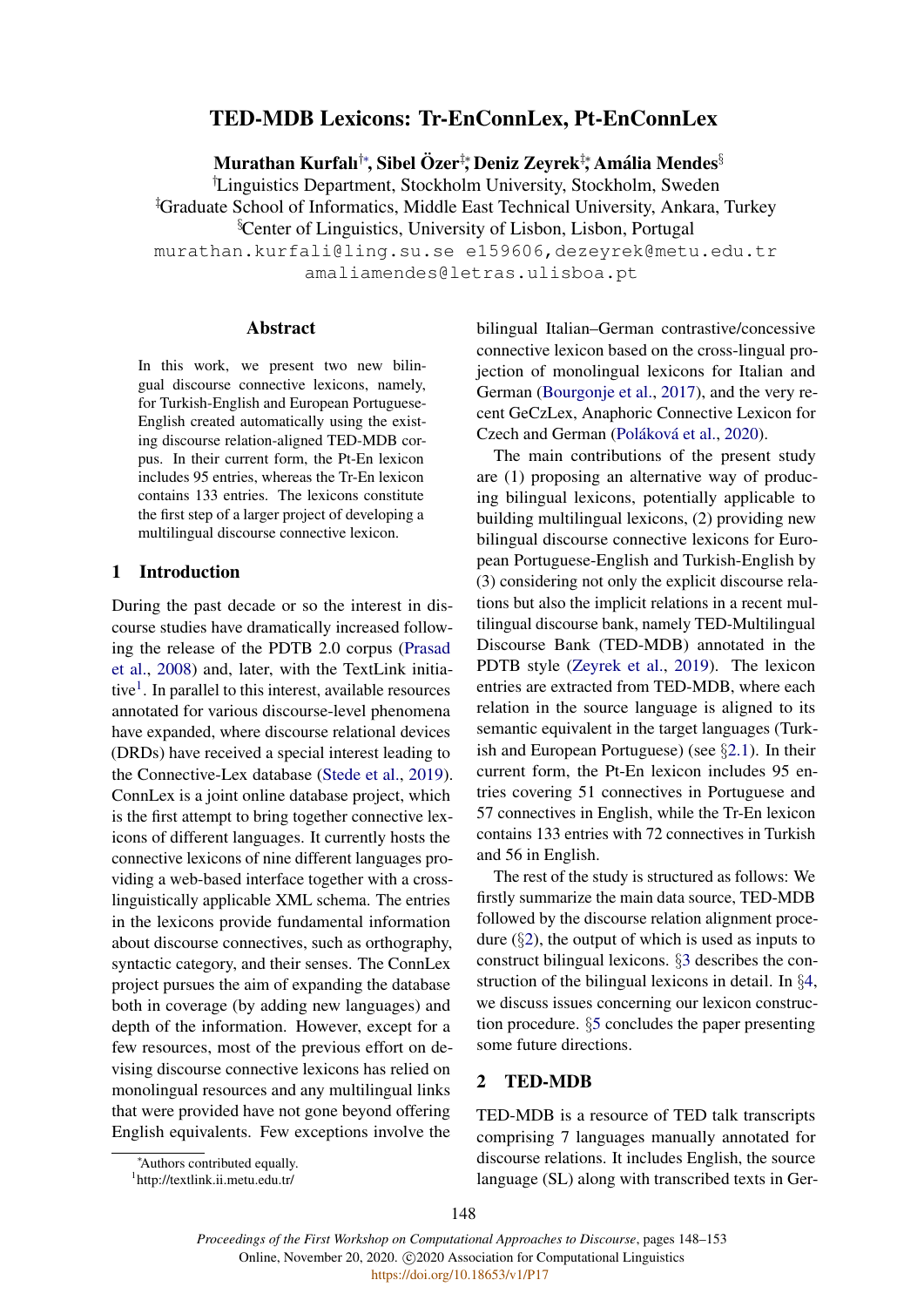man, Lithuanian, European Portuguese, Russian, Turkish and Polish (target languages, or TLs). <sup>[2](#page-1-2)</sup> Following the rules and principles of the PDTB, it annotates five discourse relations types (henceforth, DRs) with respect to the PDTB-3 sense hierarchy [\(Webber et al.,](#page-5-2) [2016\)](#page-5-2) and ultimately aims to provide a clearly described level of discourse structure and semantics in multiple languages, thus engendering discourse parsing studies in multiple languages. TED-MDB currently involves 6 TED talk transcripts annotated with 5 DR types (Explicit, Implicit, AltLex, EntRel, NoRel), their senses and binary arguments, amounting to a total of 3649 tokens. The annotations have been carried out by native speaker annotators of the languages involved using the PDTB annotation tool. [\(Lee et al.,](#page-4-4)  $2016$ )<sup>[3](#page-1-3)</sup> This tool stores the DR annotations in separate pipe-delimited files.

### <span id="page-1-0"></span>2.1 Alignment Procedure

To create TED-MDB, each monolingual team annotated the texts independently of the original texts to avoid the risk of the original language influencing the annotations. Yet, due to cross-lingual variation in rendering DRs, this design criterion led to tokens not existing in the original language [\(Zeyrek](#page-5-1) [et al.,](#page-5-1) [2019\)](#page-5-1). As the extraction of bilingual DC lexicons requires aligned relations, in the present study, our pipeline starts with the alignment of DRs following Özer and Zeyrek  $(2019)$ . Firstly, the DR annotations originally kept in pipe-delimited files were transferred onto the base text files of both TLs generating an ID for each. Then, wordand punctuation-tokenization as well as sentence alignment procedures were performed, followed by manual corrections of the latter. For DR alignment, all DRs in each bi-text unit were paired constructing DR matrices. The text pieces constituting discourse relations were translated into the SL using the Google Translate API and stop words were removed. Next, semantic similarity, taken in terms of cosine distance, was calculated between the source and target text segments using Word2Vec [\(Mikolov](#page-4-6) [et al.,](#page-4-6) [2013\)](#page-4-6) within the range of 0 ("no similarity") to 1 ("perfect similarity"). DR pairs with a similarity over 0.7 were further evaluated for alignment.

For DR pairs with acceptable scores, the similarity of the DR sense and type was evaluated using a ranking algorithm which depends on the sense

tags on the DRs. A score that reflected the SL-TL match was added to the semantic similarity score, where the DR type and the

SL sense were both considered. The DR pair with the maximum score was marked as an aligned pair, and the same procedure was repeatedly applied until no DR pair was left in the matrices.

All the aligned pairs were manually checked by the authors.

The alignment algorithm has an F-score of 0.78 for Turkish-English and 0.81 for European Portuguese-English distributed over six documents accepting English annotations as the gold standard.

## <span id="page-1-1"></span>3 TED-MDB Lexicons

As shown in Poláková et al. [\(2020\)](#page-4-2) and [Bourgonje](#page-4-1) [et al.](#page-4-1) [\(2017\)](#page-4-1), preparing a bilingual lexicon of discourse connectives is not a straightforward task requiring a variety of resources to compute a translation candidate table including monolingual DC lexicons of the TLs and a large parallel corpus (with at least 2M parallel sentences). A monolingual discourse connective lexicon exists for Portuguese [\(Mendes and Lejeune,](#page-4-7) [2016\)](#page-4-7) and one is being de-veloped for Turkish (Zeyrek and Başıbüyük, [2019\)](#page-5-3) but parallel corpora of the required size are absent for the language pairs under investigation. Thus, the current study is built on the observation that just as monolingual lexicons can be compiled from annotated resources, bilingual dictionaries of discourse connectives can be constructed from a similar though low scaled parallel corpus such as TED-MDB. This corpus includes 375 bi-sentence units for English-Turkish and 364 for English-European Portuguese. The rest of the section describes the method employed to create two such bilingual DC lexicons of English-Turkish and English-European Portuguese.

#### 3.1 Populating lexicon entries automatically

Given the availability of TED-MDB, we propose an alternative way of building bilingual DC lexicons, which can be seen as the multilingual extension of extracting DC lexicons from annotated resources as in Mendes and del Río [\(2018\)](#page-4-9); [Das et al.](#page-4-9) (2018).

The method accepts a set of aligned DRs as input. For pre-processing, we firstly filter out all aligned pairs which contain a non-Explicit or non-Implicit relation followed by the removal of the pairs which are not annotated with exactly the same sense. This step helps us to eliminate the translation-based

<span id="page-1-2"></span><sup>2</sup> https://github.com/MurathanKurfali/Ted-MDB-Annotations

<span id="page-1-3"></span><sup>3</sup> https://www.cis.upenn.edu/ pdtb/annotator.html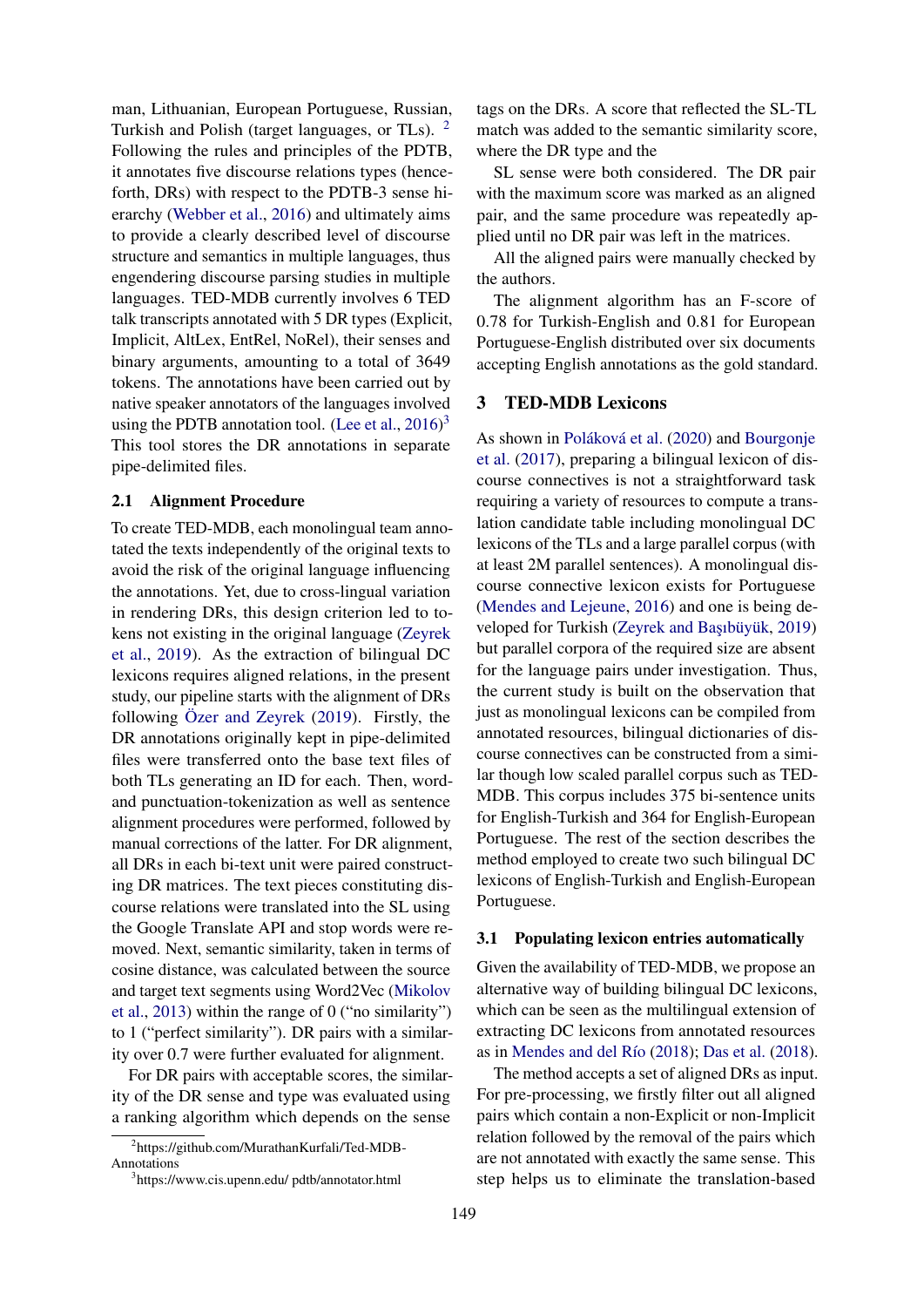<span id="page-2-0"></span>

| Language   | Explicit    | Implicit    | EntRel<br>AltLex |            | <b>NoRel</b> | Total |
|------------|-------------|-------------|------------------|------------|--------------|-------|
| English    | 290 (44%)   | 198 (30%)   | 46 (7%)          | 78 (12%)   | 49 (7%)      | 661   |
| Russian    | 237 (42%)   | 221 (39%)   | 20(4%)           | 57 (10%)   | 30(5%)       | 565   |
| Polish     | 218 (37,5%) | 195 (33,5%) | 11 $(2\%)$       | 104 (18%)  | 52 (9%)      | 580   |
| Portuguese | 269 (43%)   | 256 (41%)   | 29(5%)           | 38 $(6%)$  | 33 $(5%)$    | 625   |
| German     | 240 (43%)   | 214 (38%)   | 17(3%)           | 59 (11%)   | 30 $(5%)$    | 560   |
| Turkish    | 276 (42%)   | 202 (30,5%) | 59 (9%)          | 70 (10,5%) | 51 (8%)      | 658   |
| Total      | 1530        | 1286        | 182              | 406        | 245          | 3649  |

Table 1: Distribution of discourse relation types in TED-MDB [\(Zeyrek et al.,](#page-5-1) [2019\)](#page-5-1)

noise in the corpus as it is not uncommon for the senses of DRs to be lost or modified during translation.

After the pre-processing step, the bilingual lexicons are constructed in the following way:

- For each connective in the SL, the list of senses in the input is computed.
- The translation equivalents of the given connective are found in the TL using the aligned DRs. The translations are grouped under the senses found in the first step. Hence, we create different entries for each sense conveyed by the connective in SL. For example, in Tr-En, the "but/ama" pair appears both under the Comparison:Concession:Arg2-as-denier sense and the Comparison:Contrast sense.

Due to the limited number of explicit DRs in TED-MDB (Table [1\)](#page-2-0), we also include in our lexicon *implicit connectives* which are the connectives inserted to implicit DRs by the annotators [\(Prasad](#page-4-0) [et al.,](#page-4-0) [2008\)](#page-4-0). An inserted *implicit connective* can be regarded as the most suitable overt marker for a given implicit relation; hence, the pair of implicit connectives extracted from an aligned implicit DR is as valid an entry for our lexicon just as a pair of explicit connectives extracted from an aligned explicit DR. However, in order to keep things separated and facilitate further research, we create different entries for explicit and implicit usages of connectives in our lexicon. The detailed statistics about the lexicons are provided in Table [2.](#page-3-1)

### <span id="page-2-3"></span>3.2 Post-process

The inspection of the automatically extracted connective pairs reveals several issues, which can mostly be attributed to translation strategies. In certain cases, translators use a completely different linguistic construction in the TL; yet, they manage to preserve the sense of the SL text (Example [1\)](#page-2-1).

Since both relations are annotated with the same sense, our method erroneously assumes these different connectives form a valid pair.

<span id="page-2-1"></span>(1) by investing sustainably, *we're doing two things* ..

> Quando investimos na sustentabilidade *estamos a fazer duas coisas*

> 'When we invest in sustainability, *we are doing two things..*'

In order to fix such cases, we firstly adopted a fully automatic approach where we tried to eliminate the unacceptable pairs by checking them against comprehensive bilingual dictionaries simi-lar to Poláková et al. [\(2020\)](#page-4-2). To this end, we used Treq (Škrabal and Vavřín, [2017\)](#page-4-10) and the OPUS word alignment database.<sup>[4](#page-2-2)</sup> However, both resources turned out to be unsuitable for our purposes. The translation candidate tables created from these resources eliminate a nontrivial amount of acceptable pairs as most of the time, valid translations are either absent in the databases or are assigned a very low probability, making it virtually impossible to determine an appropriate threshold between unacceptable and acceptable translations. That some of the Turkish connectives are suffixal connectives further render the use of dictionaries impractical. Therefore, we manually went through each entry in the lexicons in order to reach gold pairs. As the lexicons are not large and the task of deciding whether two words are translation equivalents is not too challenging, the manual control was completed within hours. The decision was made unanimously, which resulted in the removal of 9 pairs from Portuguese and only 2 from Turkish. It is also worth noting that the eliminated pairs overwhelmingly had the label Expansion:Level-of-detail:Arg2-asdetail, which "is used when Arg2 describes in more detail, the situation in Arg1"[\(Webber et al.,](#page-5-4) [2019\)](#page-5-4).

<span id="page-2-2"></span><sup>4</sup> http://opus.nlpl.eu/lex.php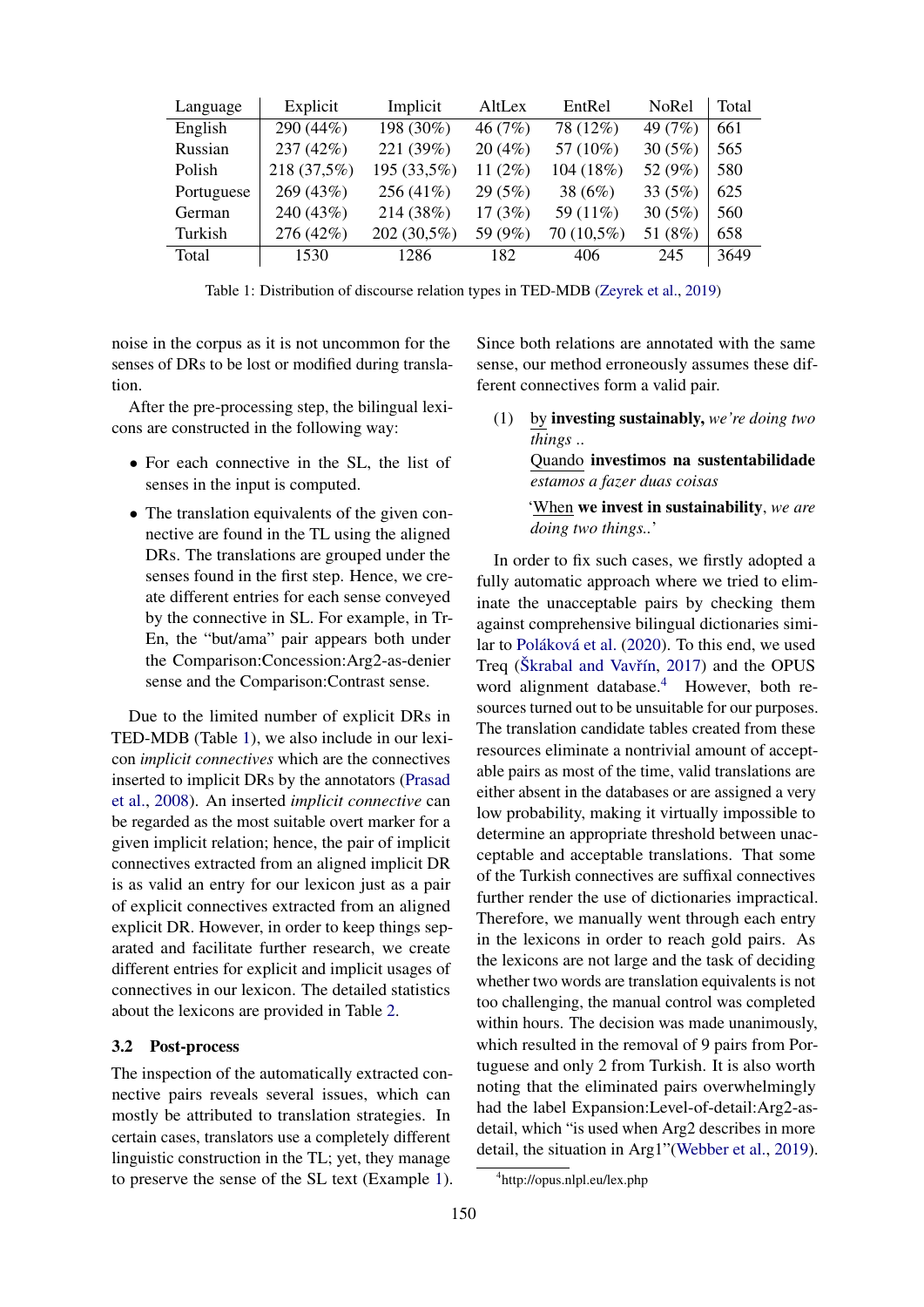<span id="page-3-1"></span>

| Language   | # of Connectives |     |                |                          | # of Sense | # of Translations |     |      |
|------------|------------------|-----|----------------|--------------------------|------------|-------------------|-----|------|
|            | Exp              | Imp | Total (Unique) | Monolingual              |            | Min               | Max | Avg  |
| English    | 26               | 31  | 57 (48)        | 142                      | 1.23       |                   |     | 1.36 |
| Portuguese | 26               | 25  | 51 (42)        | $\overline{\phantom{0}}$ | 1.49       |                   |     | 1.36 |
| English    | 24               | 32  | 56 (47)        | 142                      | 1.29       |                   |     | 1.83 |
| Turkish    | 34               | 38  | 72 (62)        | 226                      | 1.44       |                   | 4   | 1.26 |

Table 2: Statistics regarding the constructed lexicons. "Exp" and "Imp" refers to the number of Explicit and Implicit connectives, respectively. The "Total" column represents the number of connectives when implicit and explicit connectives are counted as separate entries and when their type is disregarded (within parenthesis). The "Monolingual" column represents the number of connectives in the the respective language's monolingual lexicon (retrieved from [\(Stede et al.,](#page-5-0) [2019\)](#page-5-0)) . The last column presents the minimum, maximum and the average number of translation equivalents in the target language.

A close examination showed that this subsense was not conveyed by the annotated DC tokens in the SL but rather inferred from the arguments, leading the translator to render the DR almost freely with a mismatching token in the TL. The removed pairs are as follows:

- Pt-En: e *rather*, e *for that matter*, enquanto - *and*, assim - *that is*, de facto - *specifically*, e - *as well as*, e - *lastly*, isto é - *clearly*, assim *specifically*
- Tr-En: özetle *clearly*, yani *clearly*, iste *clearly*

### 3.3 The Structure of the Lexicons

Each entry in the TED-MDB lexicons corresponds to a specific connective in the TL and a list of its possible translations in the TL grouped under the sense the connective conveys. Specifically, an entry consists of the following components (illustrated in Figure [1\)](#page-4-11):

- Connective: The head of each entry is a DC represented in its lemmatized form.
- Dimlex link: Each DC and its translations are accompanied with an URL to their respec-tive connective-lex entry,<sup>[5](#page-3-2)</sup> which serves as a bridge between the bilingual and monolingual lexicons.
- Sense list: The list of the senses that the head connective conveys in TED-MDB is displayed in the main screen of the interface sorted by the corpus frequencies of the senses.
- List of translation candidates: For each sense in the list, the translation candidates

• Example sentence: Each connective pair is accompanied with a randomly selected sentence pair from TED-MDB.

## <span id="page-3-0"></span>4 Discussion

To the best of our knowledge, the TED-MDB lexicons presented here constitute the first attempt to construct a bilingual connective lexicon directly from an annotated parallel resource. Compilation of bilingual lexicons in this way has a number of practical benefits, where the main advantage is being not dependent on external resources. It alleviates the need for parallel corpora required to extract the translation candidates to map the connectives in different languages onto each other and does not necessitate monolingual DC lexicons, a challenging and time consuming effort especially when started from scratch [\(Roze et al.,](#page-4-12) [2012\)](#page-4-12). Also, as all entries are populated from an annotated corpus, the lexicons are guaranteed to be symmetrical, and the bilingual examples provide an opportunity to observe the usage of connectives in context in two languages. It must also be noted that despite being compiled from a set of merely 300+ relations in each language set, our bilingual lexicons roughly account for 30% of the documented connectives of these languages; hence, their coverage is more impressive than it looks (Table [2\)](#page-3-1).

As explained in Section [3.2,](#page-2-3) there are certain cases where the connectives from an aligned DR pair do not form valid lexicon entries. This issue revealed the larger problem that translational candidate tables, even those from a large parallel corpus like InterCorp ( $\text{Škrabal}$  and Vavrin, [2017\)](#page-4-10) cannot

specified in TL texts are provided. The translation candidates also have their own entries and are accessible just by clicking.

<span id="page-3-2"></span><sup>5</sup> http://connective-lex.info/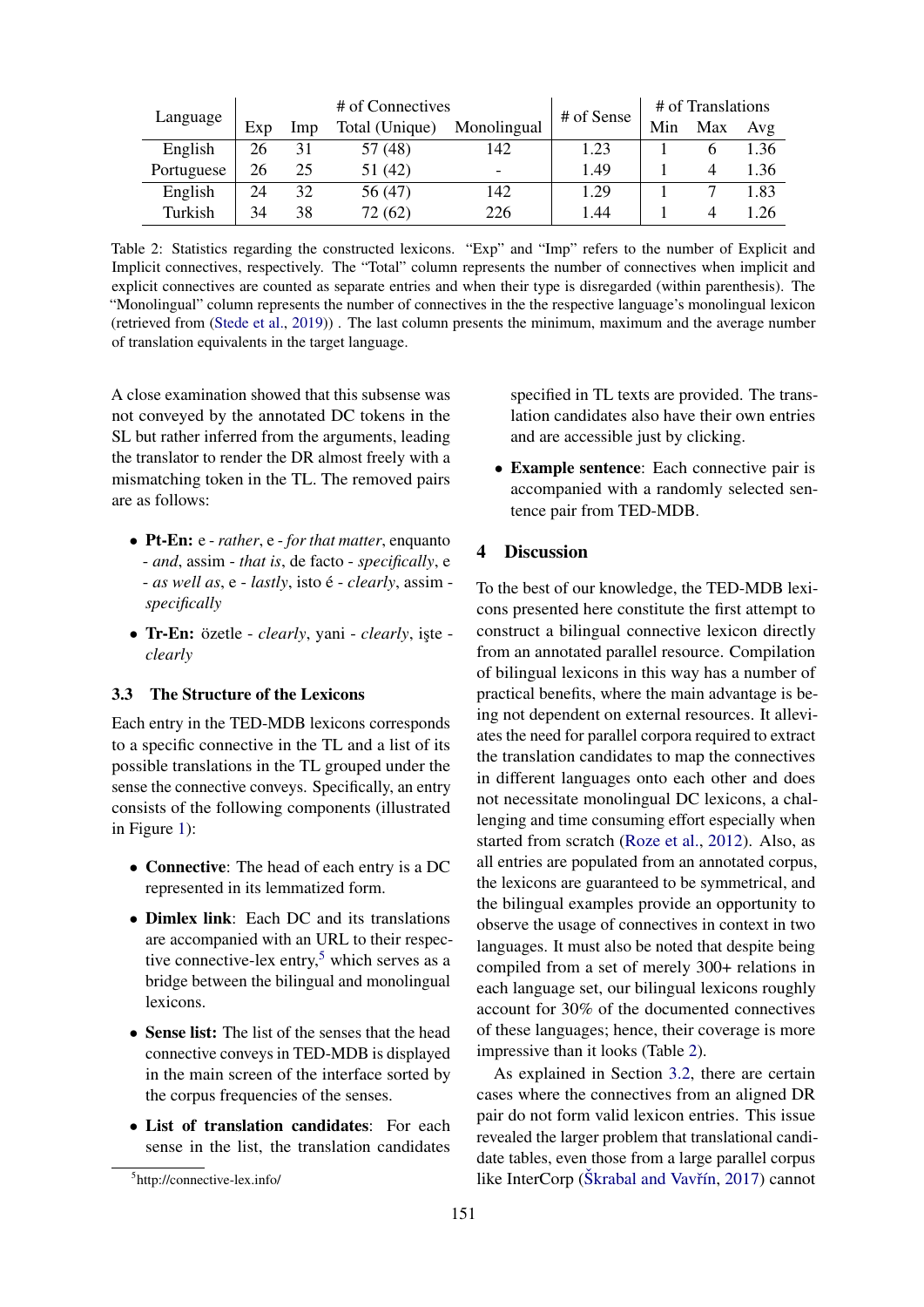<span id="page-4-11"></span>

Figure 1: The entry for 'also'in Tr-En lexicon

adequately capture the translation equivalents of connectives. We believe this finding further highlights the need for such bilingual lexicons.

Finally, as the manual control of the DR alignments constitutes one of the two non-automatic steps of our pipeline, we investigated its effect on the final lexicons to guide future research. To our surprise, the automatic alignment procedure turns out to be more than satisfactory: we were able to fetch more than 96% of all entries in the gold lexicons, suggesting that even a multilingual lexicon involving all languages in TED-MDB can be automatically constructed. This is left for future work.

#### <span id="page-4-3"></span>5 Conclusion

In translation, the choice of a DC that best conveys the sense of a relation and renders the relation in a natural way is not a trivial task. At a minimum, it requires careful consideration of the multiple senses of the connectives and their parts-of-speech. Even a bilingual dictionary is not always helpful for a translator. Bilingual lexicons built on the basis of naturalistic data is important to aid both machine and human translation as well as second language learners. In this study, we described a method of building two bilingual lexicons using aligned DR annotations. Both lexicons are avail-able online as HTML web pages. <sup>[6](#page-4-13)</sup> In contrast to previous bilingual lexicon studies, we did not use monolingual connective lexicons or dictionaries as the former was absent (at least for Turkish), and the latter caused loss of useful data. Although the alignment and the lexicon extraction procedures have been applied to two languages so far, this approach has the potential to be extended to other language pairs covered in the TED-MDB corpus, and this is what we plan to do as a future study.

#### References

- <span id="page-4-1"></span>Peter Bourgonje, Yulia Grishina, and Manfred Stede. 2017. Toward a bilingual lexical database on connectives: Exploiting a german/italian parallel corpus. In *Proceedings of the Fourth Italian Conference on Computational Linguistics–CLIC-IT*, pages 53–58.
- <span id="page-4-9"></span>Debopam Das, Tatjana Scheffler, Peter Bourgonje, and Manfred Stede. 2018. Constructing a lexicon of english discourse connectives. In *Proceedings of the 19th Annual SIGDIAL Meeting on Discourse and Dialogue*, pages 360–365.
- <span id="page-4-4"></span>Alan Lee, Rashmi Prasad, Bonnie Webber, and Aravind Joshi. 2016. Annotating discourse relations with the pdtb annotator. In *Proceedings of COLING 2016, the 26th International Conference on Computational Linguistics: System Demonstrations*, pages 121–125.
- <span id="page-4-7"></span>Amalia Mendes and Pierre Lejeune. 2016. Ldm-pt-a ´ portuguese lexicon of discourse markers. In *Conference Handbook of TextLink–Structuring Discourse in Multilingual Europe Second Action Conference*, pages 89–92. Debrecen University Press.
- <span id="page-4-8"></span>Amália Mendes and Iria del Río. 2018. Using a discourse bank and a lexicon for the automatic identification of discourse connectives. In *International Conference on Computational Processing of the Portuguese Language*, pages 211–221. Springer.
- <span id="page-4-6"></span>Tomas Mikolov, Ilya Sutskever, Kai Chen, Greg S Corrado, and Jeff Dean. 2013. Distributed representations of words and phrases and their compositionality. In *Advances in neural information processing systems*, pages 3111–3119.
- <span id="page-4-5"></span>Sibel Özer and Deniz Zeyrek. 2019. An automatic discourse relation alignment experiment on TED-MDB. In *Proceedings of the 2019 Workshop on Widening NLP*, pages 31–34, Florence, Italy. Association for Computational Linguistics.
- <span id="page-4-2"></span>Lucie Poláková, Kateřina Rysová, Magdaléna Rysová, and Jiří Mírovskỳ. 2020. Geczlex: Lexicon of czech and german anaphoric connectives. In *Proceedings of The 12th Language Resources and Evaluation Conference*, pages 1089–1096.
- <span id="page-4-0"></span>Rashmi Prasad, Nikhil Dinesh, Alan Lee, Eleni Miltsakaki, Livio Robaldo, Aravind K Joshi, and Bonnie L Webber. 2008. The penn discourse treebank 2.0. In *LREC*. Citeseer.
- <span id="page-4-12"></span>Charlotte Roze, Laurence Danlos, and Philippe Muller. 2012. Lexconn: a french lexicon of discourse connectives. *Discours. Revue de linguistique, psycholinguistique et informatique. A journal of linguistics, psycholinguistics and computational linguistics*, (10).
- <span id="page-4-10"></span>Michal Škrabal and Martin Vavřín. 2017. The translation equivalents database (treq) as a lexicographer's aid. In *Electronic lexicography in the 21st century.*

<span id="page-4-13"></span><sup>6</sup> http://metu-db.info/mdb/ted/resources.jsf